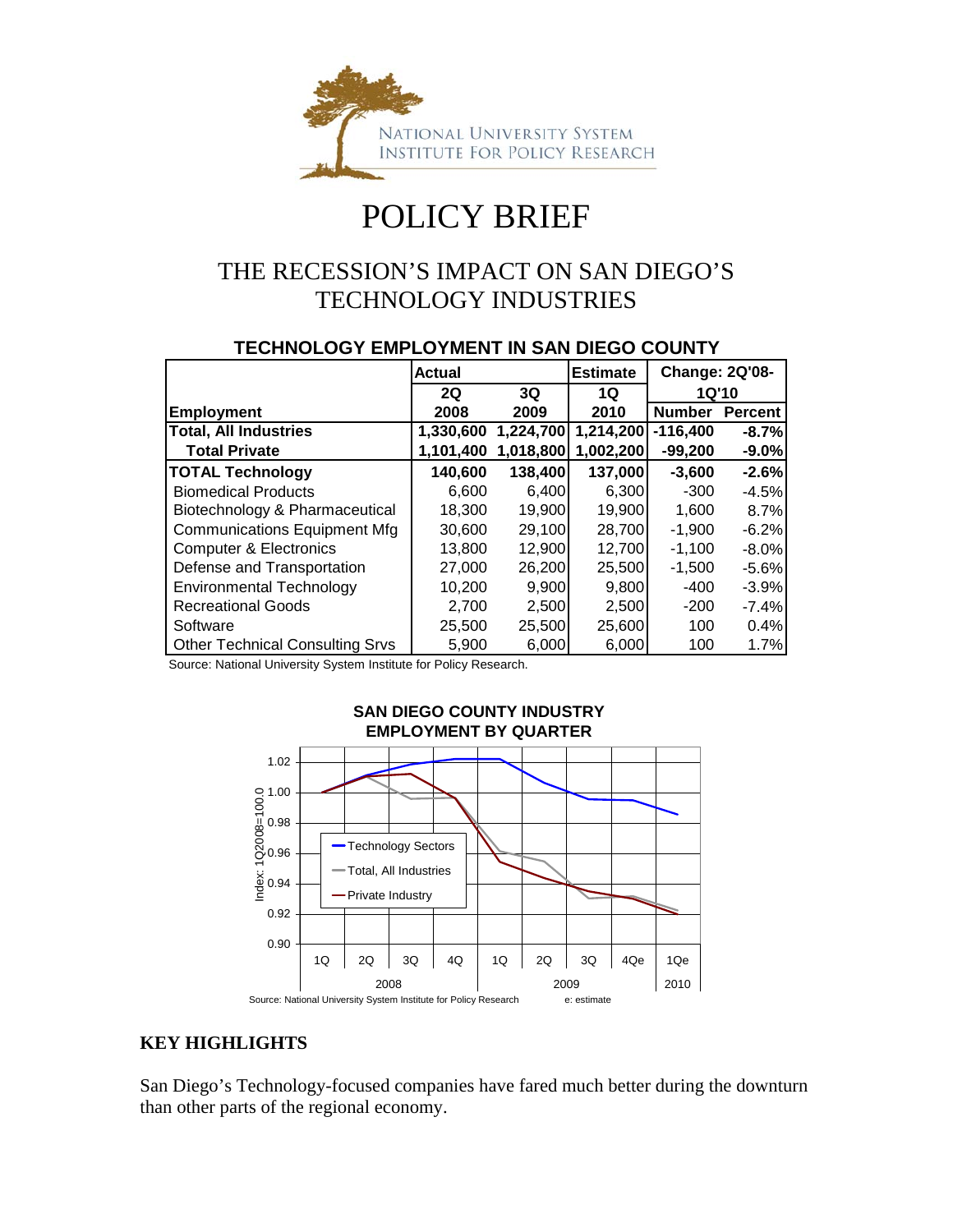The biotechnology, software and technical consulting sectors have actually seen modest growth in employment since Q2 2008.

The largest declines were in computers/electronics (-8.0%), communications (-6.2%), and defense and transportation (-5.6%).

#### **Background and Details**

Since Q2 2008 the San Diego economy has experienced one of its most severe recessions since the 1930s. In 21 months, the region lost more than 116,400 jobs and unemployment spiked to 11%. While over the past 3 quarters leading economic indicators have trended mildly positive, the lack of employment growth remains a critical concern.

Responding to an inquiry from CONNECT regarding the number of people employed in the region's technology-oriented industries, the National University Institute for Policy Research (NUSIPR) drew upon recently refined data from the California Employment Development Department (EDD), as well as our own monthly estimating model to focus in on the recession's impact on San Diego's principal technology segments.

Overall, we found that the impact on technology employment has not been as nearly pronounced as the recession's overall effect. Technology employment between Q2 2008 and Q1 2010 has fallen only 2.6% (3,600 jobs). Three segments (biotechnology, software, and other technical consulting services) have actually seen modest increases. Worst hit has been the region's communications (shedding 1,900 jobs) and defense/transportation industry (a decline of 1,500 jobs) since Q2 2008. We also found that job losses were particularly pronounced in Q3 2009.

#### **METHODOLOGY**

To derive this data we first utilized the definitions for technology sectors compiled by CONNECT in its Index of Innovation and the San Diego Association of Governments (SANDAG) 2006 "Traded Clusters in the San Diego Region" study. Appendix B of this report lists the detailed NAICS codes used to define the nine technology sectors.

To derive employment figures in each of these categories we used the California Employment Development Department's (EDD) Quarterly Census of Employment and Wages data (QCEW – formerly known as the ES- 202 program) for quarterly employment. In some instances, EDD suppresses data when they believe that the data's release compromises the confidentially promised to employers. In those instances we interpolated figures using state-wide estimates for employment, assuming that San Diego's share of employment in those industrial segments is similar to statewide ratios.

Currently, EDD's latest release of QCEW data is for Q3 2009. To bring our estimates forward to Q1 2010, NUSIPR built an econometric model that utilizes more current statewide economic and employment data available for San Diego County. As future data is released by EDD we will continue to refine the model's econometric parameters to increase the accuracy of the estimates. Subsequent to the release of this report, NUSIPR will be publishing these findings each quarter as part of the CONNECT Innovation Index.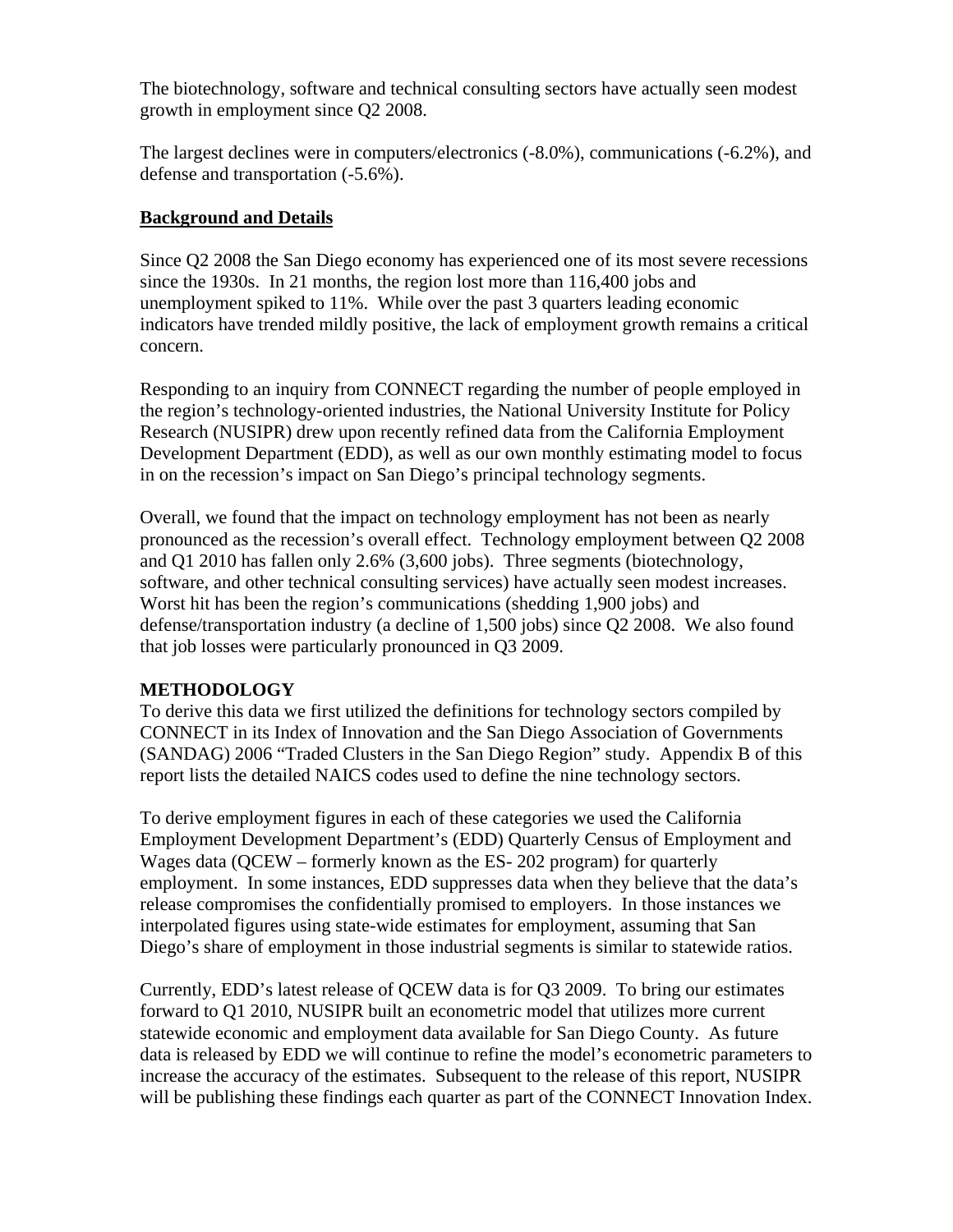#### **APPENDIX A: Employment by technology sectors**

|                                        | Actual    |           |           |           |           |           |           | <b>Estimate</b> |           |
|----------------------------------------|-----------|-----------|-----------|-----------|-----------|-----------|-----------|-----------------|-----------|
|                                        | 1Q        | 2Q        | 3Q        | 4Q        | 1Q        | 2Q        | 3Q        | 4Q              | 1Q        |
| <b>Employment</b>                      | 2008      | 2008      | 2008      | 2008      | 2009      | 2009      | 2009      | 2009            | 2010      |
| <b>Total. All Industries</b>           | 1.316.600 | 1.330.600 | 1,311,300 | 1.312.200 | 1.265.800 | 1.256.800 | .224.700  | .226.600        | .214.200  |
| <b>Total Private</b>                   | 1.089.700 | 1.101.400 | 1.103.200 | 1.085.700 | 1,040,000 | 1,028,300 | 1,018,800 | 1,013,400       | 1,002,200 |
| <b>TOTAL Technology</b>                | 139.000   | 140.600   | 141.600   | 142.100   | 142.100   | 139.900   | 138.400   | 138.300         | 137,000   |
| <b>Biomedical Products</b>             | 6.600     | 6.600     | 6,200     | 6,200     | 6.500     | 6,500     | 6.400     | 6,300           | 6,300     |
| Biotechnology & Pharmaceutical         | 18.000    | 18.300    | 18.700    | 18.800    | 19.700    | 19.800    | 19.900    | 20,100          | 19,900    |
| Communications Equipment Mfg           | 30,400    | 30,600    | 31,000    | 30,900    | 30,200    | 29,100    | 29,100    | 29,000          | 28,700    |
| <b>Computer &amp; Electronics</b>      | 13.100    | 13.800    | 13.700    | 13.600    | 13.900    | 13.600    | 12.900    | 12.800          | 12,700    |
| Defense and Transportation             | 26.700    | 27,000    | 27.100    | 27.100    | 27,000    | 26,500    | 26,200    | 25,800          | 25,500    |
| <b>Environmental Technology</b>        | 10.300    | 10.200    | 10.400    | 10.300    | 10.200    | 10.000    | 9,900     | 9,900           | 9,800     |
| <b>Recreational Goods</b>              | 2.800     | 2.700     | 2.600     | 2.600     | 2.800     | 2.600     | 2.500     | 2.500           | 2,500     |
| Software                               | 25.400    | 25,500    | 25,800    | 25,800    | 25,600    | 25,700    | 25,500    | 25,800          | 25,600    |
| <b>Other Technical Consulting Srvs</b> | 5.700     | 5,900     | 6.100     | 6.800     | 6.200     | 6,100     | 6,000     | 6.100           | 6,000     |

#### **TECHNOLOGY EMPLOYMENT IN SAN DIEGO COUNTY**

Derived from California Employment Development Department "Quarterly Census of Employment and Wages" (QCEW) program, and monthly employment estimates. Technology sectors based upon NAICS codes defined, in part, by SANDAG Cluster Analysis and CONNECT technology definitions, with adjustments and estimates by

National University System Institute for Policy Research.

Source: National University System Institute for Policy Research.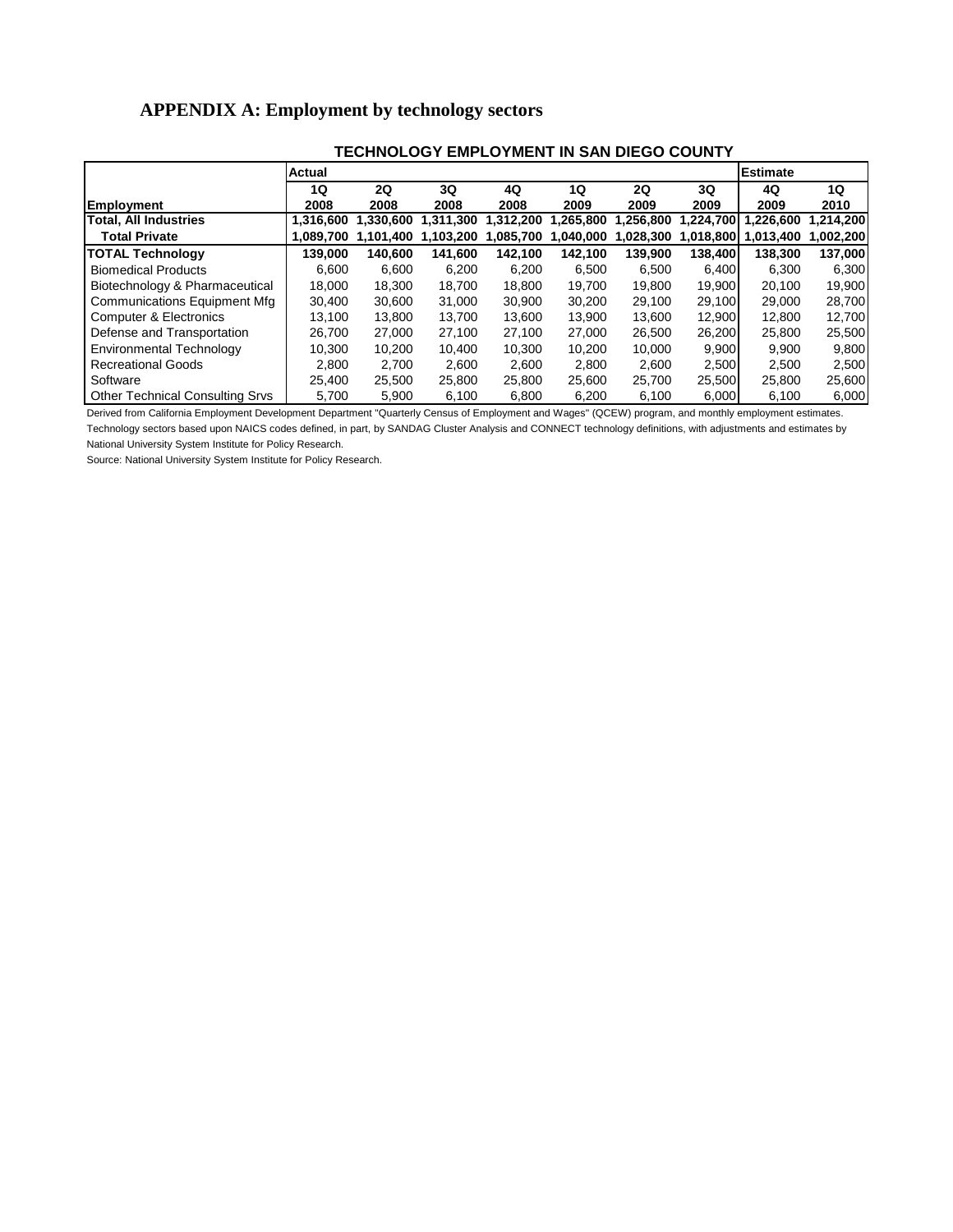#### **APPENDIX B: Technology Sector Definitions**

#### **NAICS\* Industry Title**

#### **Biomedical Products**

- 333314 Optical Instrument & Lens Manufacturing
- 334510 Electromedical Apparatus Manufacturing
- 334517 Irradiation Apparatus Manufacturing
- 339111 Laboratory Apparatus and Furniture Manufacturing
- 339112 Surgical and Medical Instrument Manufacturing
- 339113 Surgical Appliance and Supplies Manufacturing
- 339114 Dental Equipment and Supplies Manufacturing
- 339115 Ophthalmic Goods Manufacturing
- 339116 Dental Laboratories

#### **Biotechnology & Pharmaceutical**

- 325199 All Other Basic Organic Chemicals
- 325411 Medicinal and Botanical Manufacturing
- 325412 Pharmaceutical Preparation Manufacturing
- 325413 In-Vitro Diagnostic Substance Manufacturing
- 325414 Other Biological Product Manufacturing
- 325998 Other Miscellaneous Chemicals Manufacturing
- 541380 Testing Laboratories
- 541711 Research and Development in Biotechnology

#### **Communications Equipment Manufacturing**

- 334210 Telephone Apparatus Manufacturing
- 334220 Broadcast & Wireless Communication Equipment
- 334290 Other Communications Equipment Manufacturing
- 517110 Wired Telecommunications Carriers
- 541712 Research and Development in Physical and Engineering Sciences<sup>1</sup> (33%)
- 517211 Paging
- 517212 Cellular & Other Wireless Telecommunications
- 517410 Satellite Telecommunications
- 517911 Telecommunications Resellers
- 517919 All Other Telecommunications
- 541330 Engineering Services<sup>1</sup> (15%)

#### **Computer & Electronics**

- 335990 All Other Electrical Equipment/Component
- 334111 Electronic Computer Manufacturing
- 334112 Computer Storage Device Manufacturing
- 334119 Other Computer Peripheral Equipment
- 334310 Audio and Visual Equipment Manufacturing
- 334411 Electron Tube Manufacturing
- 334412 Bare Printed Circuit Board Manufacturing
- 334413 Semiconductor and Related Devices
- 334414 Electronic Capacitor Manufacturing
- 334416 Electronic Coils, Transformer & Inductor
- 334417 Electronic Connector Manufacturing
- 334418 Printed Circuit Assemblies
- 334419 Other Electronic Component Manufacturing
- 334613 Magnetic & Optical Recording Media Manufacturing
- 335991 Carbon & Graphite Product Manufacturing
- 335999 Miscellaneous Electrical Equipment